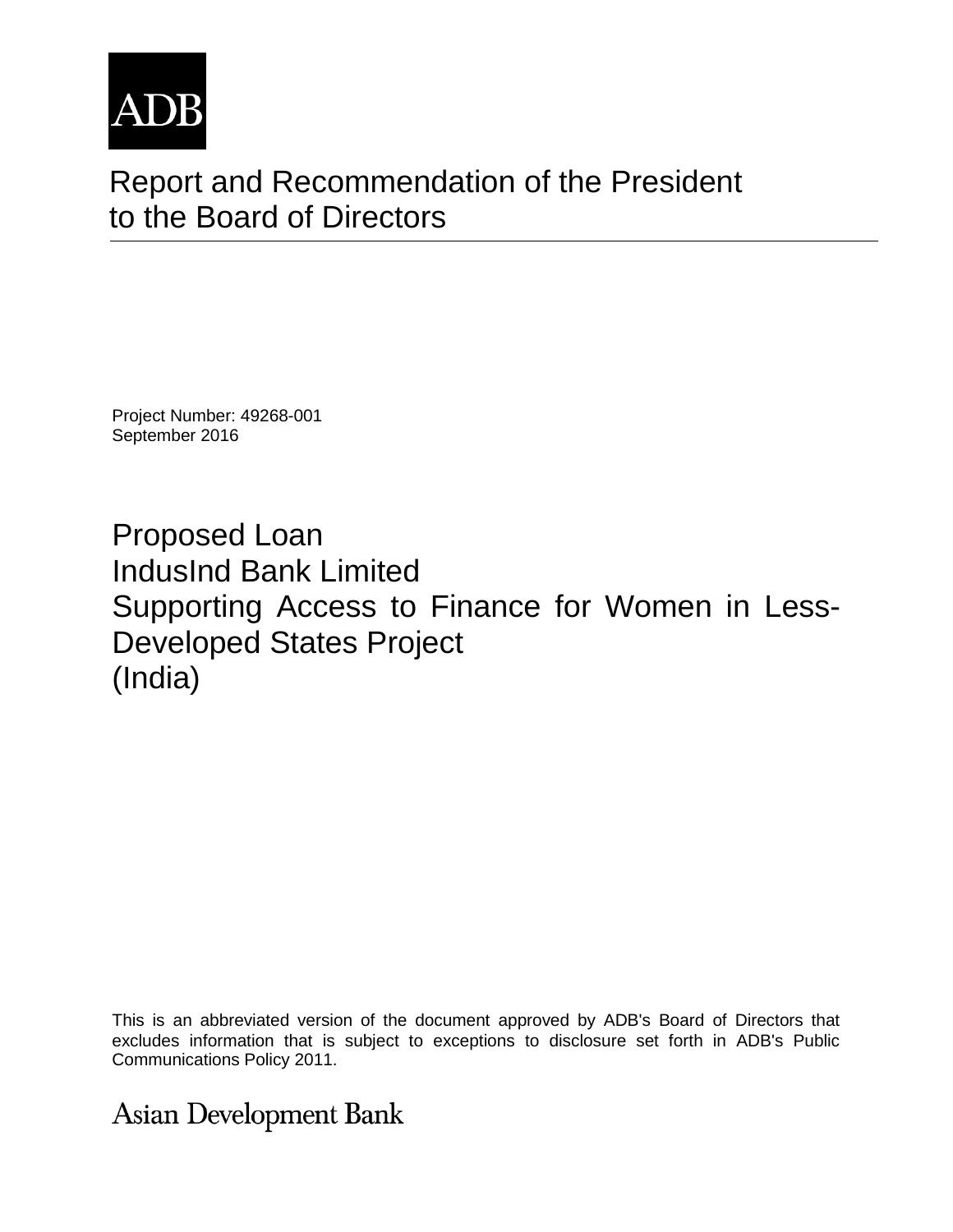#### **CURRENCY EQUIVALENTS**

(as of 31 July 2016)

| Currency unit | Indian rupee/s (Re/Rs) |
|---------------|------------------------|
|---------------|------------------------|

| Re1.00 | = | \$0.0145  |
|--------|---|-----------|
| \$1.00 | = | Rs66.7080 |

#### **ABBREVIATIONS**

| <b>ADB</b>   | Asian Development Bank                     |
|--------------|--------------------------------------------|
| <b>CAR</b>   | capital adequacy ratio                     |
| <b>CSR</b>   | corporate social responsibility            |
| <b>MFI</b>   | microfinance institution                   |
| <b>MSE</b>   | micro and small enterprise                 |
| <b>MSMEs</b> | micro, small, and medium-sized enterprises |
| <b>NPA</b>   | nonperforming asset                        |
| <b>PSL</b>   | priority sector lending                    |
| <b>RBI</b>   | Reserve Bank of India                      |
| ТA           | technical assistance                       |
|              |                                            |

#### **NOTES**

- (i) The fiscal year (FY) of IndusInd Bank Limited begins on 1 April and ends on 31 March. "FY" before a calendar year denotes the year in which the fiscal year ends, e.g., FY2013 ends on 31 March 2013.
- (ii) In this report, "\$" refers to US dollars.

| <b>Vice-President</b>                     | D. Gupta, Private Sector and Cofinancing Operations                                                                                                                                                                                                                                                                                                                                                                                                                                                                                                                                       |
|-------------------------------------------|-------------------------------------------------------------------------------------------------------------------------------------------------------------------------------------------------------------------------------------------------------------------------------------------------------------------------------------------------------------------------------------------------------------------------------------------------------------------------------------------------------------------------------------------------------------------------------------------|
| <b>Director General</b>                   | M. Barrow, Private Sector Operations Department (PSOD)                                                                                                                                                                                                                                                                                                                                                                                                                                                                                                                                    |
| <b>Director</b>                           | C. Engstrom, Private Sector Financial Institutions Division, PSOD                                                                                                                                                                                                                                                                                                                                                                                                                                                                                                                         |
| <b>Team leader</b><br><b>Team members</b> | P. Flegler, Senior Investment Specialist, PSOD<br>I. Aguilar, Social Development Officer (Safeguards), PSOD<br>C. Chan, Guarantees and Syndications Specialist, PSOD<br>A. Kumar, Investment Officer, PSOD<br>M. Manabat, Senior Investment Officer, PSOD<br>M. Manguiat, Safeguards Officer, PSOD<br>I. McDermid, Counsel, Office of the General Counsel<br>B. Raemaekers, Principal Guarantees and Syndications Specialist,<br><b>PSOD</b><br>V. Ramasubramanian, Safeguards Specialist, PSOD<br>S. Shah, Principal Investment Specialist, PSOD<br>K. Taniguchi, Senior Economist, PSOD |

In preparing any country program or strategy, financing any project, or by making any designation of or reference to a particular territory or geographic area in this document, the Asian Development Bank does not intend to make any judgments as to the legal or other status of any territory or area.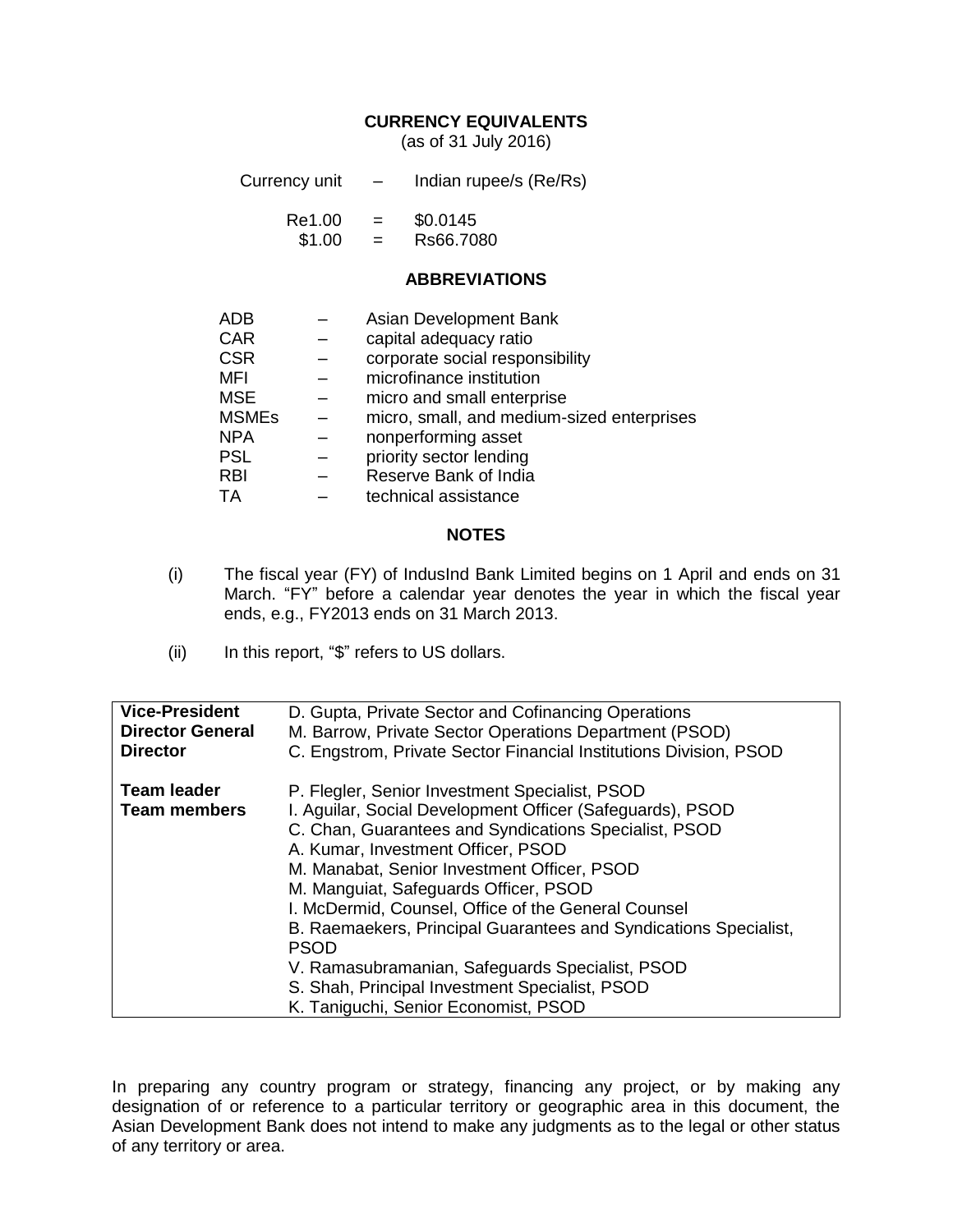# **CONTENTS**

| I.   | THE PROPOSAL                |                                                                                                                                                             |                               |
|------|-----------------------------|-------------------------------------------------------------------------------------------------------------------------------------------------------------|-------------------------------|
| II.  |                             | THE FINANCIAL INTERMEDIARY                                                                                                                                  |                               |
|      | А.<br>В.<br>C.<br>D.        | Investment Identification and Description<br><b>Business Overview and Strategy</b><br>Ownership, Management, and Governance<br><b>Financial Performance</b> | 1<br>3<br>3<br>$\overline{4}$ |
| III. | THE PROPOSED ADB ASSISTANCE |                                                                                                                                                             | 5                             |
|      | Α.<br>В.<br>C.              | The Assistance<br><b>Implementation Arrangements</b><br>Value Added by ADB Assistance                                                                       | 5<br>5<br>5                   |
| IV.  |                             | DEVELOPMENT IMPACT AND STRATEGIC ALIGNMENT                                                                                                                  |                               |
|      | А.<br>B.                    | Development Impact, Outcome, and Outputs<br>Alignment with ADB Strategy and Operations                                                                      | 6<br>6                        |
| V.   |                             | POLICY COMPLIANCE                                                                                                                                           | 6                             |
|      | А.<br>В.<br>С.<br>D.        | Safeguards and Social Dimensions<br><b>Anticorruption Policy</b><br><b>Investment Limitations</b><br>Assurances                                             | 6<br>7<br>7<br>7              |
| VI.  | <b>RECOMMENDATION</b>       |                                                                                                                                                             |                               |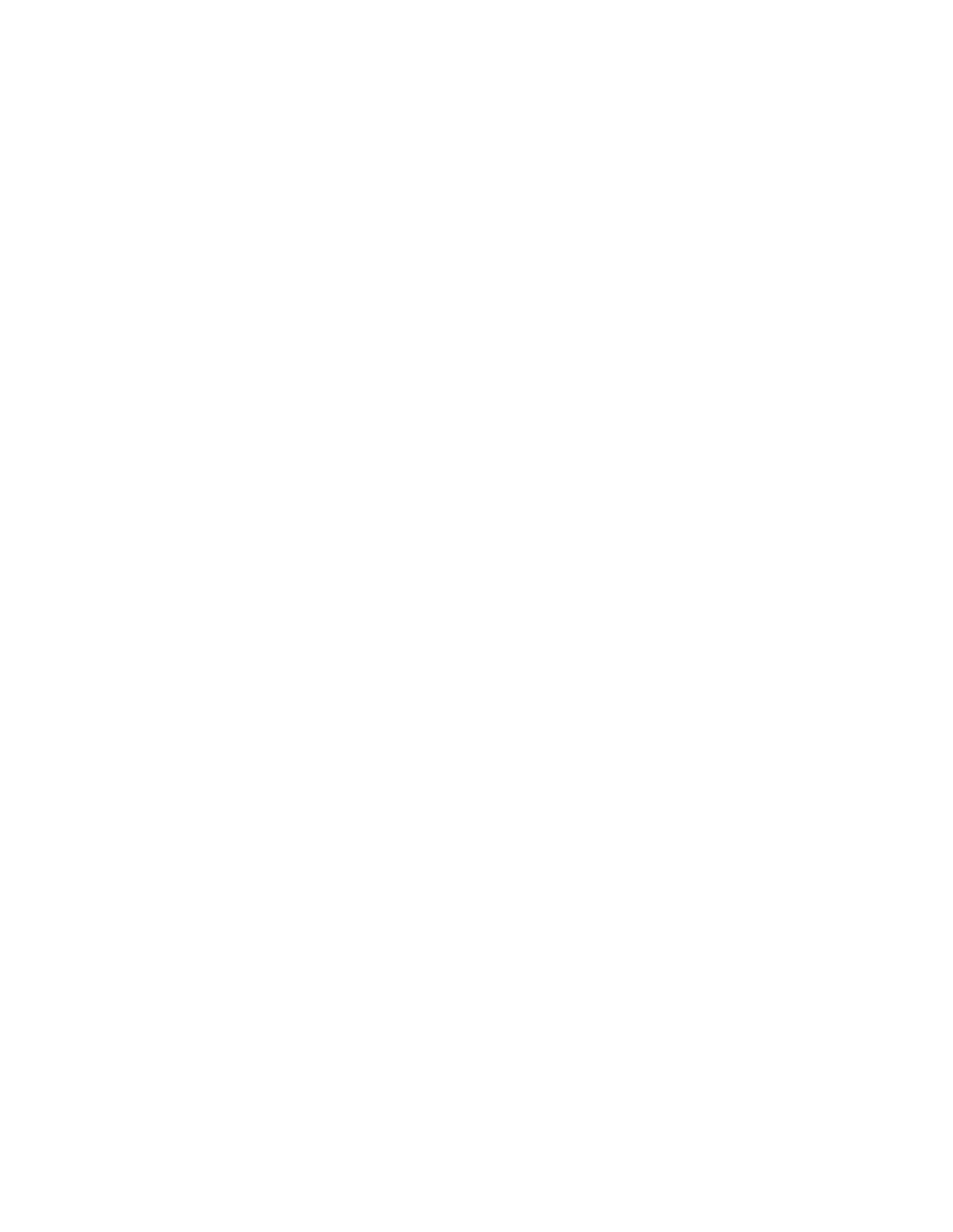### **I. THE PROPOSAL**

<span id="page-4-0"></span>1. I submit for your approval the following report and recommendation on a proposed loan of up to \$200,000,000 to IndusInd Bank Limited for the Supporting Access to Finance for Women in Less-Developed States Project in India.

### **II. THE FINANCIAL INTERMEDIARY**

#### <span id="page-4-2"></span><span id="page-4-1"></span>**A. Investment Identification and Description**

2. **Finance sector overview.** The Indian finance sector is still developing, with banks dominating the sector. At the end of FY2016, the sector comprised 216 banks, including 149 scheduled commercial banks. The total deposits of all banks stood at Rs99.3 trillion and total loans outstanding amounted to Rs77.2 trillion.<sup>1</sup> In addition, 11,682 nonbank financial companies were registered with the Reserve Bank of India (RBI), with estimated total loans outstanding of Rs13.0 trillion.<sup>2</sup> Notwithstanding the size of the finance sector and the significant strides the government is making in this sector, including the successful *Pradhan Mantri Jan Dhan Yojana* scheme (Prime Minister's People Money Scheme), 3 access to finance in India remains a key issue. Gross nonperforming assets (NPAs) for the banking subsector (according to the RBI's definition) worsened from 4.6% in FY2015 to 7.6% in FY2016. The capital adequacy ratio (CAR) of the banking subsector has decreased slightly in recent years, from 14.0% in FY2013 to 13.2% in FY2016.

3. **Microfinance industry.** At the end of FY2016, the Indian microfinance industry had provided microcredit to 33.2 million customers through 9,736 branches, disbursing 34.7 million loans amounting to Rs670 billion, with an average loan size of \$265.<sup>4</sup> The number of disbursements grew 78.2% in FY2016, while aggregate gross loan portfolio grew by 91.0% during the same period. Since FY2013, the industry has seen a compound annual growth rate of 88.6% in disbursements and a 93.7% compound annual growth rate in the gross loan portfolio.<sup>5</sup> CRISIL Research, a ratings agency, expects the aggregate microfinance institution (MFI) loan portfolio to grow by 30%–34% annually until the end of FY2021. Problem loans among MFIs have seen a steadily decreasing trend, falling from 0.5% in FY2013 to 0.3% in FY2016 for 30 days past due.

4. The Government of India continues to support the microfinance industry and has encouraged banks to provide further support for micro and small enterprise (MSE) financing. The RBI's 2013 circular defines MSEs as manufacturing or service businesses subject to certain sizes of investment or machinery amounts.<sup>6</sup> MSEs are eligible for priority sector lending (PSL) an RBI requirement to support financial inclusion that obliges commercial banks to lend at least 40% of their adjusted net bank credit of the previous year to specified priority sectors, with a focus on underserved and rural borrowers.<sup>7</sup> Given the operational difficulties of reaching this

 $\mathbf{1}$ <sup>1</sup> Reserve Bank of India, 2016. *Database on India Economy*. Mumbai (accessed 27 June 2016)*.*

<sup>2</sup> RBI. 2016. *Fiscal Stability Report–June 2016*. Mumbai.

 $3$  As of 27 July 2016, over 226 million accounts have been opened. www.pmjdy.gov.in

<sup>&</sup>lt;sup>4</sup> The information pertains to nonbank financial companies and microfinance institutions (MFIs) which, on an aggregated basis, constitute over 90% of the total microfinance industry business in the country. The data exclude Bandhan, which was the largest MFI and became a bank in August 2015.

<sup>5</sup> Microfinance Institutions Network. 2016. *Micrometer Issue 17*. Delhi.

<sup>6</sup> RBI. 2013. Master Circular – Lending to Micro, Small & Medium Enterprises (MSME) Sector. 1 July. <http://rbidocs.rbi.org.in/rdocs/notification/PDFs/96010713MSFL.pdf>

<sup>7</sup> RBI. Frequently Asked Questions: Priority Sector Lending Targets and Classification. <http://www.rbi.org.in/scripts/FAQView.aspx?Id=87>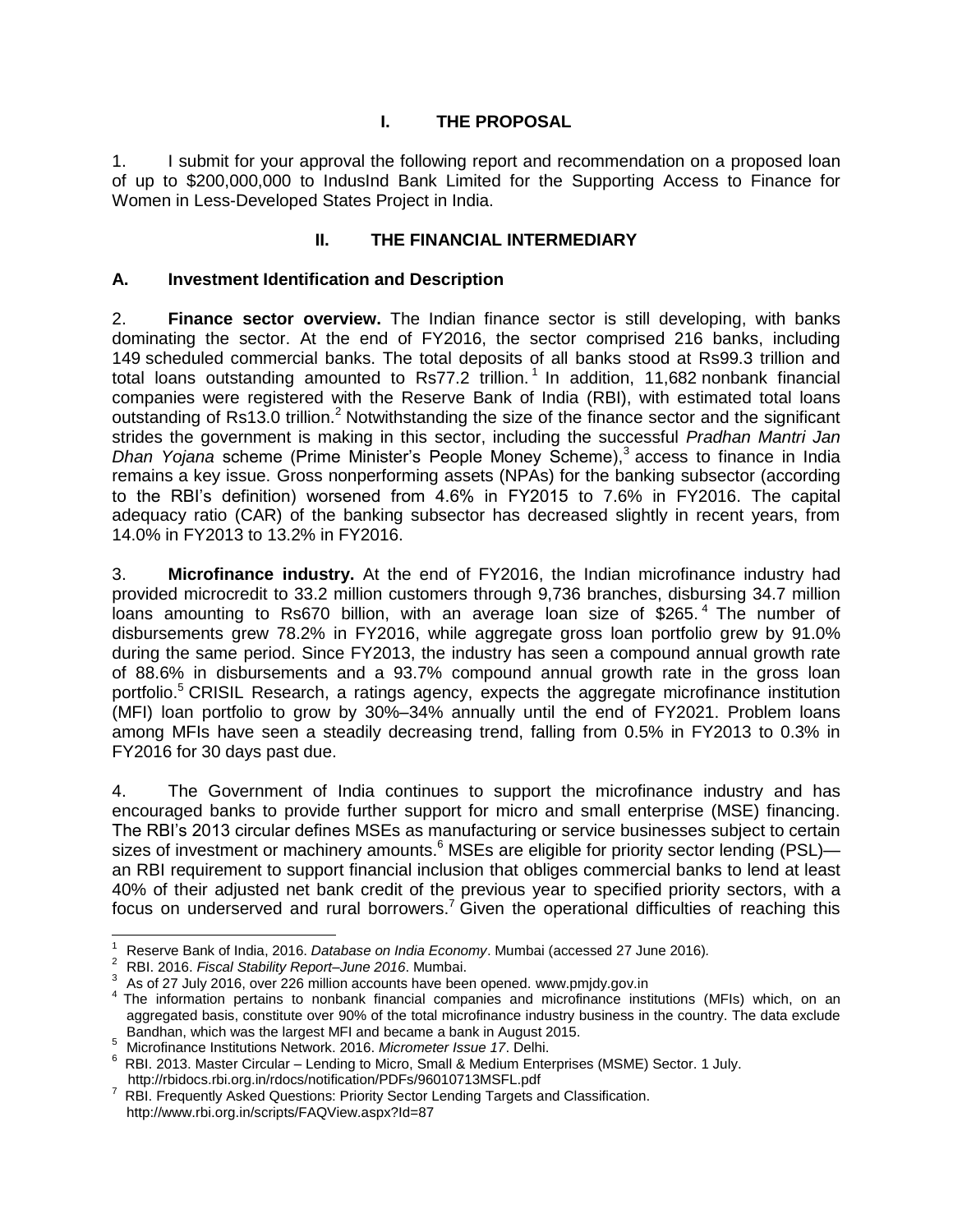market, many commercial banks' wholesale lend to MFIs or create originating relationships with MFI business correspondents, whereby banks work effectively with these institutions to increase financing in the underserved MSE segment and meet PSL targets.

5. **Business correspondents model to drive financial inclusion.** Policy makers in India know the ramifications of leaving a large section of the population out of the development process. Therefore, they are designing policies for financial inclusion that will increase the availability of financial services to the poor and marginalized segments of society, and have been encouraging banks to prepare a road map to cover all unbanked villages with populations of less than 2,000. To achieve sustainable rural operations, banks are considering alternate lowcost channels for delivery of banking services. The RBI has encouraged them to improve the outreach of banking services through the business facilitator and business correspondent models. The recommendations of the Nachiket Mor Committee also include accelerating the flow of credit to the poor and enlarging business correspondents' catchment areas, including the use of new entities as business correspondents.<sup>8</sup>

6. The RBI has collated best practices with respect to business correspondent lending and issued guidelines to commercial banks on the use of the business correspondent lending model, including cash management practices.<sup>9</sup> A business correspondent can help banks mobilize deposits and drive credit penetration in rural and semi-urban areas. A business correspondent can be an individual (such as a grocery store owner), MFI, or agent of a corporate business correspondent.<sup>10</sup> The transaction cost for a business correspondent is estimated to be 1/15th the transaction cost in a rural branch.<sup>11</sup> The lower costs are primarily enabled by technology, which allows real-time transactions. To increase the profitability of rural operations, banks are expected to expand their reliance on this model. CRISIL Research estimates that 8%–12% of rural transactions are done through business correspondents, and this is projected to increase to 25%–30% by 2018–2019 (footnote 11).

7. **Investment rationale.** Given the continued need to address access to finance issues for many customer segments in India, the Asian Development Bank (ADB) has sought to identify financial institution partners that have demonstrated the ability to reach underbanked segments while maintaining profitability and good asset quality. In 2014, ADB approved a project with two private banks in India to address access to funding gaps for agri-lending.<sup>12</sup> In 2015, it approved a project with another private bank to support financial inclusion in India. <sup>13</sup> In 2016, ADB approved a project to support microfinance lending to women borrowers and sanitation financing.<sup>14</sup> To build on ADB's initiatives to promote financial inclusion in India, ADB met with a number of private banks that are reaching underbanked segments and seeking to expand their operations in this area. IndusInd Bank Limited (IndusInd) is ADB's partner as a local currency

 <sup>8</sup> RBI. 2013. *Committee on Comprehensive Financial Services for Small Businesses and Low Income Households: Report.* Delhi.<https://rbidocs.rbi.org.in/rdocs/PublicationReport/Pdfs/CFS070114RFL.pdf>

<sup>9</sup> RBI. 2010. *RBI Circular 2010-11/217: Financial Inclusion by Extension of Banking Services–Use of Business Correspondents.* Mumbai.

<sup>10</sup> RBI. 2006. *RBI Circular 2005-6/288: Financial Inclusion by Extension of Banking Services–Use of Business Facilitators and Correspondents.* Mumbai.

<sup>11</sup> CRISIL Research. 2014. *Tailwinds gather for rural banking rebound.* Mumbai*.*

<sup>12</sup> ADB. 2014. *Report and Recommendation of the President to the Board of Directors: Proposed Loans and Technical Assistance Grant to Axis Bank Limited and YES Bank Limited for Strengthening Rural Financial Inclusion and Farmer Access to Markets Project in India.* Manila.

<sup>13</sup> ADB. 2015. *Report and Recommendation of the President to the Board of Directors: Proposed Equity Investment and Loan to RBL Bank for Supporting Financial Inclusion Project in India.* Manila.

<sup>14</sup> ADB. 2016. *Report and Recommendation of the President to the Board of Directors: Proposed Debt Financing to Janalakshmi Financial Services Private Limited in India.* Manila.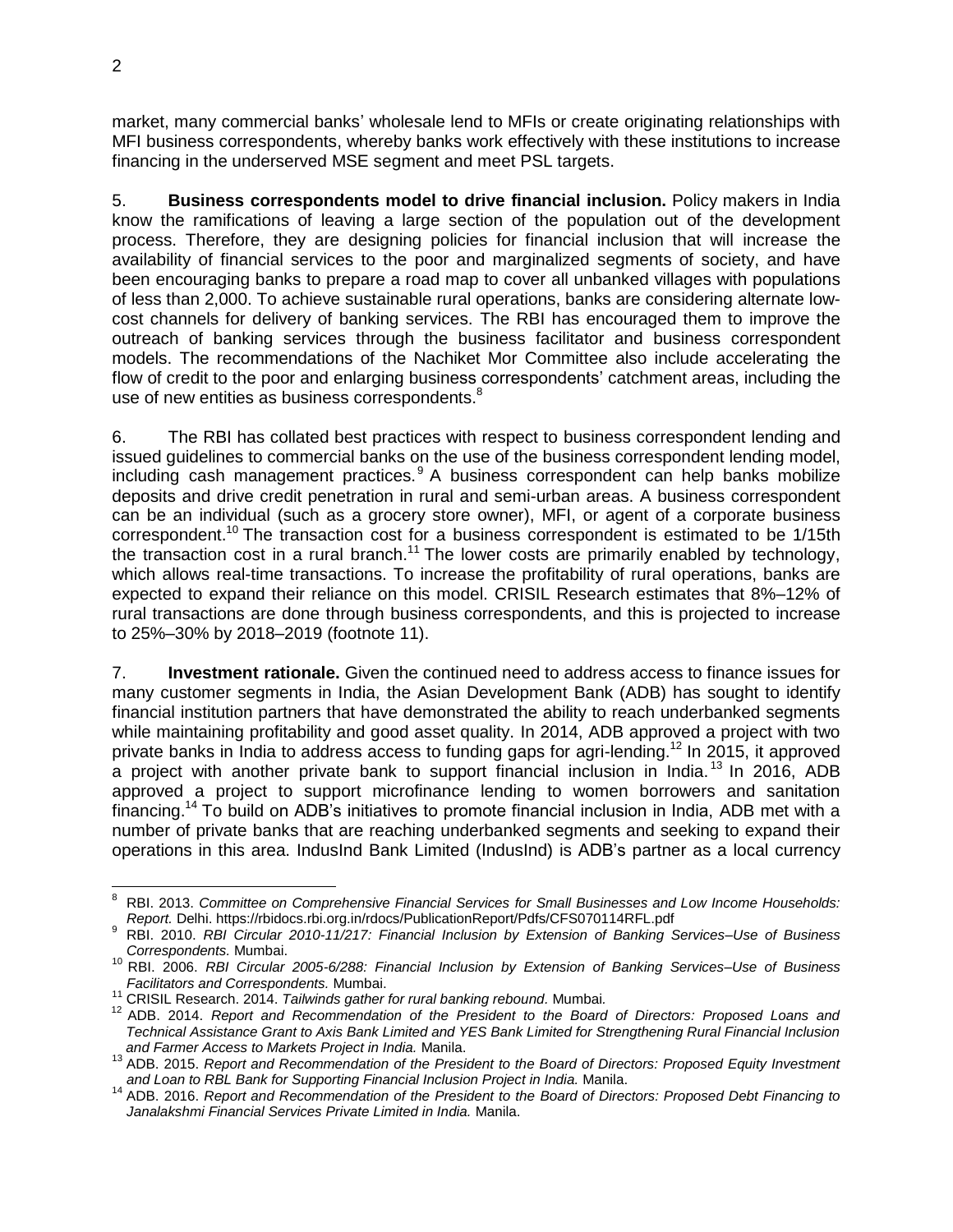lender in ADB's Microfinance Risk Participation Program.<sup>15</sup> IndusInd is one of the few banks in the country that has consistently achieved PSL targets. In FY2016, IndusInd's priority sector advances reached out to more than 2 million poor households, including almost 1.5 million agriculturalists, across 25 states and 395 districts. About 40% of the loans were for agriculture and animal husbandry (covering such areas as vegetable cultivation, borewell digging, pump sets, livestock loans for buffalo, cow and sheep rearing, and kitchen poultry units); and the balance was for other microenterprises (including saree trading, street vendors, milk vendors, fruit and vegetable businesses, cycle repair shops, weavers, bangle vendors, tea stalls, and tailoring). These types of microenterprise activities are also the subject of IndusInd's business correspondent model lending.

8. ADB's funding will help support IndusInd's financial inclusion program, enabling it to reach a wider geographic segment of the underbanked and unbanked. IndusInd has a strong and expanding footprint in underserved regions of India, and focuses on maximizing development impact by reaching a large number of women borrowers to whom ADB cannot lend directly. This shows clear alignment with ADB's development objectives. IndusInd has been identified as an excellent partner for a direct ADB funding initiative as it provides a unique opportunity to expand work with a bank that has a strong ongoing commitment to inclusive finance, having built it profitably as a core business.<sup>16</sup>

#### <span id="page-6-0"></span>**B. Business Overview and Strategy**

9. IndusInd is a private sector bank in India that was incorporated in 1994. It offers a full range of banking services and is the fifth-largest private sector bank in India by total assets and 33rd largest bank overall. The bank operates across four divisions: (i) corporate and commercial banking, (ii) consumer banking, (iii) global markets group, (iv) and transaction banking. It has a diversified loan book and services the spectrum of customers including individuals; micro, small, and medium-sized enterprises (MSMEs); and corporate groups. IndusInd has a strong deposit franchise, mobilizing customer deposits through 1,000 branches and 1,800 ATMs spread across the country. It has a long-term debt rating of AA+ from ICRA (Moody's), India Ratings and Research (Fitch), and CARE Ratings.

### <span id="page-6-1"></span>**C. Ownership, Management, and Governance**

10. **Ownership.** Integrity due diligence has been conducted in accordance with ADB's Integrity Due Diligence Guidelines for Nonsovereign Operations. No significant or potentially significant integrity issues were identified. IndusInd is promoted by IndusInd International Holdings Limited and its subsidiary Indusind Limited. Both are entities established by nonresident Indians led by S. P. Hinduja. IndusInd International Holdings Limited and IndusInd Limited collectively hold 16.7% of all shares and is the largest shareholding group. IndusInd is listed on the National Stock Exchange of India Ltd.

j <sup>15</sup> ADB. 2010. *Report and Recommendation of the President to the Board of Directors: Proposed Microfinance Risk Participation Program.* Manila.

<sup>&</sup>lt;sup>16</sup> IndusInd has won several awards and has been recognized internationally for its inclusive financing and corporate social responsibility (CSR) practices. These awards include the Best Financial Inclusion Initiative at the India Banking Association Awards in 2016, the Best Rural Outreach Award at the Sustainability Leadership Awards 2014 in Dubai, Top CSR Advocates in Asia at the Asia Corporate Excellence and Sustainability Awards 2014 in Singapore, and the Financial Inclusion and Payment Systems Award 2014 for the bank's partnership program under its business correspondent model.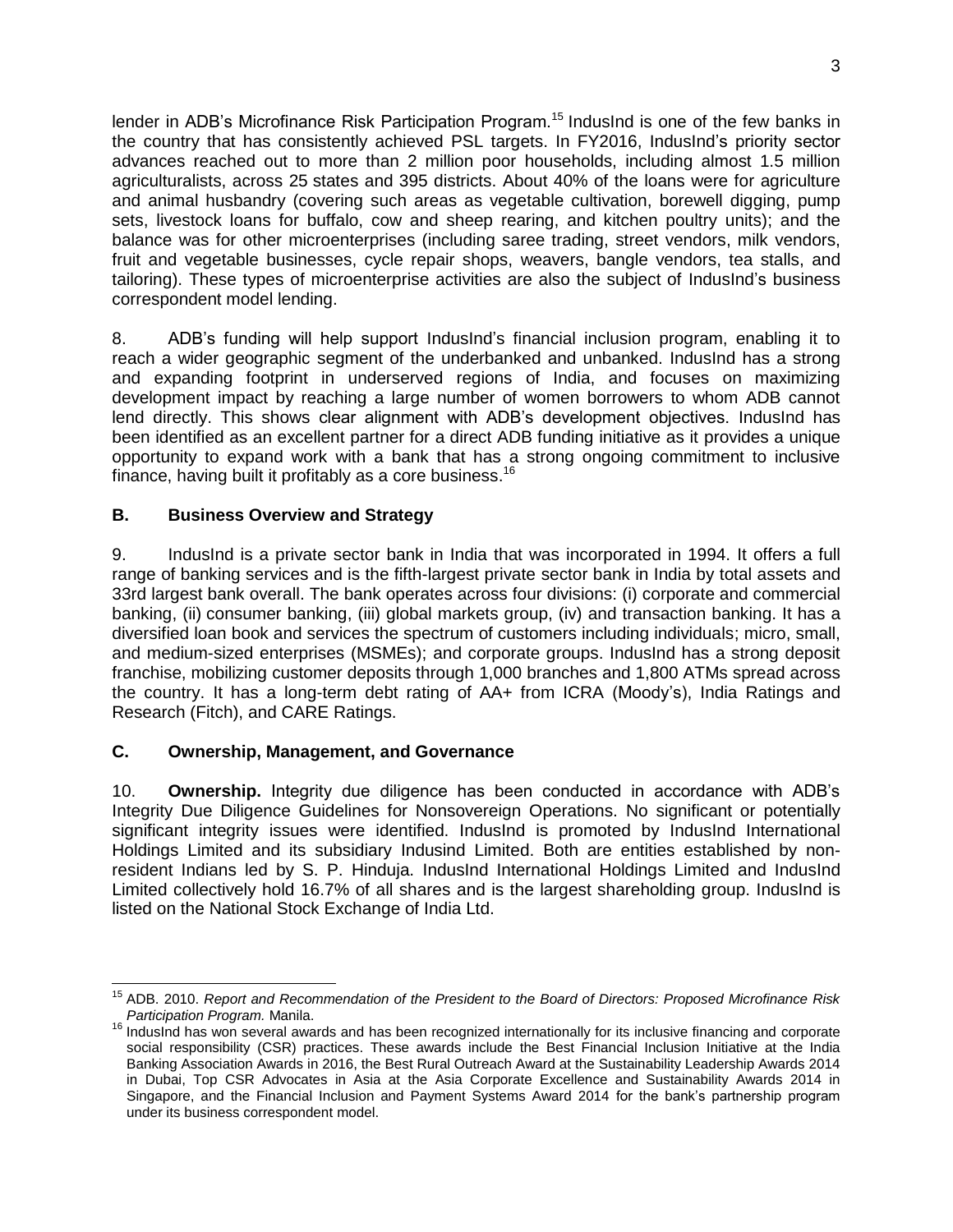11. **Management.** IndusInd's senior management team has full executive powers and is responsible for the day-to-day operations of the bank. It includes an experienced team of professionals, led by Romesh Sobti who has 34 years of banking experience, having worked at ABN Amro and ANZ Grindlays, and consists of 12 other senior managers who head individual business lines and associated support functions, as well as an independent risk function.

12. **Governance structure.** As a listed company, IndusInd must comply with the governance requirements of the exchanges on which it is listed. The bank is supervised by a board of directors consisting of nine members, with board membership approved by the RBI. Of the nine board members, six are considered independent under Indian law.

## <span id="page-7-0"></span>**D. Financial Performance**

13. **Capital.** IndusInd has a CAR under Basel III guidelines of 15.5% and Tier 1 CAR of 14.9% at the end of FY2016. This compares with a CAR of 12.1% and Tier 1 CAR of 11.2% at the end of FY2015. The bank has a demonstrated record of mobilizing equity capital at regular intervals to support its growth. Total capital at the end of FY2016 was Rs180 billion, against Rs107 billion in FY2015. In July 2015, the bank raised Rs43.3 billion through the placement of shares with institutional investors, as well as Rs7.5 billion from the promoters to enable them to retain their 16.7% stake.

14. **Loan portfolio.** At the end of FY2016, IndusInd had total assets of Rs1,400 billion and the loan portfolio reached Rs884 billion. This represented loan growth of 29% during FY2016 (against 25% in FY2015). The bank's loan portfolio in FY2016 was split 59:41 between corporate banking and consumer finance (59:41 in FY2015).

15. **Asset quality.** IndusInd's asset quality is sound, with a gross NPA ratio of 0.87% under RBI guidelines at the end of FY2016. This was a slight increase from the FY2015 level of 0.81%. The asset quality of the bank has remained stable in recent years, although gross NPAs increased slightly during FY2014 in line with industry trends as a result of slippages in the commercial vehicle segment. This has since stabilized as growth has slowed in this segment. NPAs across other portfolio segments have been decreasing. The bank's very limited exposure to stressed sectors such as infrastructure, power, iron and steel, and textiles has helped its asset quality. Net NPAs were a low 0.36% at the end of FY2016 (0.31% in FY2015).

16. **Earnings.** The bank has continued to increase profitability since 2010, returning net profit after tax of Rs22.9 billion in FY2016, a 27% increase over FY2015 net profit of Rs17.9 billion; (FY2014: Rs14.1 billion). This resulted in sound profitability metrics for FY2016—a return on assets of 1.9% and return on average equity of 16.8% (FY2015: return on assets of 1.9%; return on average equity of 18.6%). The decrease in return on average equity was due to the significant capital raised during FY2016.

17. **Funding.** IndusInd's liability funding is diversified, with deposits to total liability funding standing at 76% at the end of FY2016. The remaining funding consists of a mix of domestic bank and institutional borrowings and subordinated debt, the majority of which has a maturity of less than 3 years. The bank has seen steady improvement in its deposit base following a strategy of new product launches and expanding its branch network. This contributed to the 25% increase in deposits during FY2016.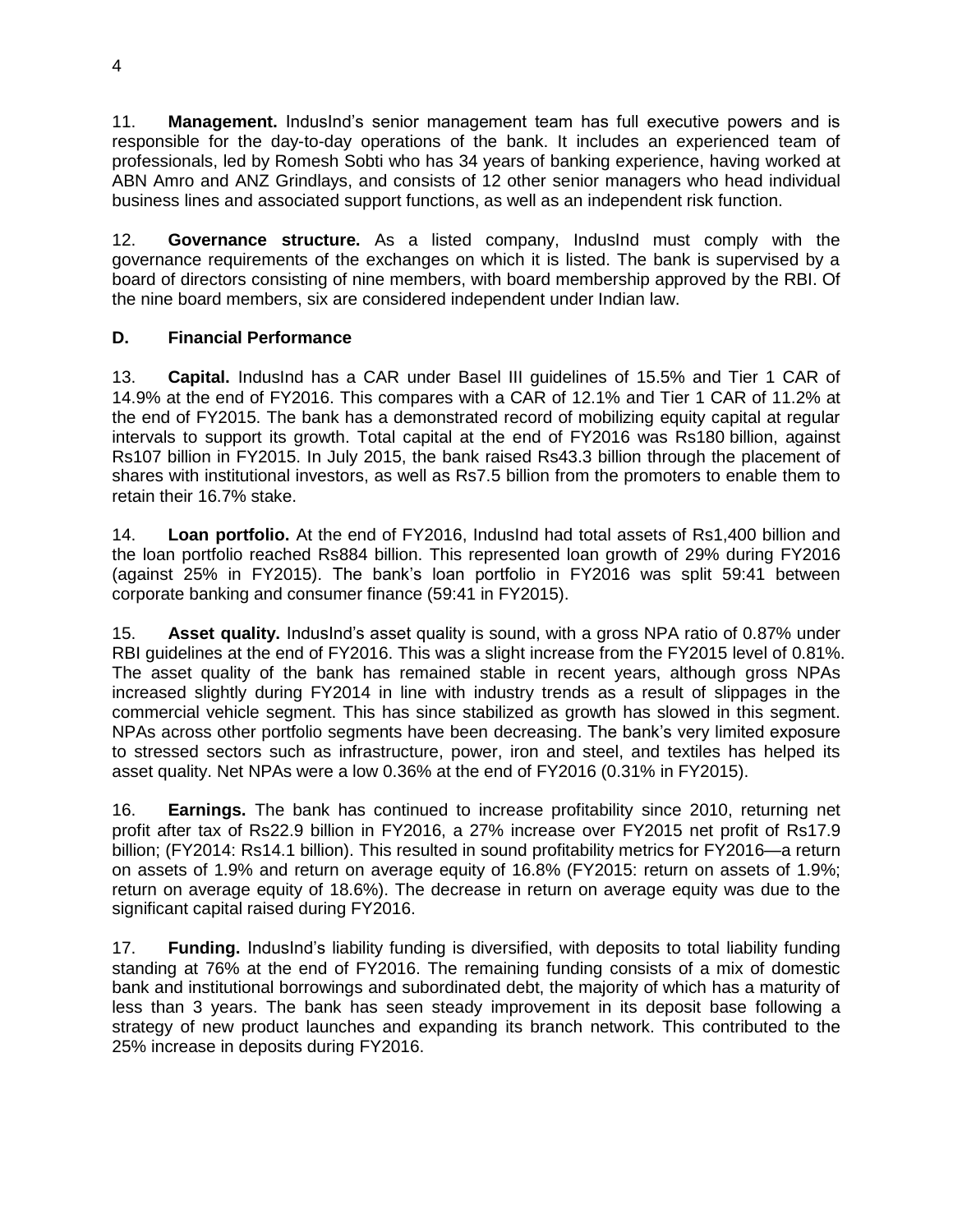#### **III. THE PROPOSED ADB ASSISTANCE**

#### <span id="page-8-1"></span><span id="page-8-0"></span>**A. The Assistance**

18. ADB will provide a senior loan of up to \$200 million for up to 7 years to IndusInd to help support its microfinance activities under its business correspondent model. The objective is to drive financial inclusion<sup>17</sup> by providing credit to significantly underserved market segments, predominantly women in rural areas of India's less-developed states. ADB also expects to provide capacity building technical assistance (TA) in an amount of up to \$1 million, which will accompany the ADB funding and will target financial inclusion initiatives that IndusInd is implementing or developing. This includes financial and legal literacy programs for women, and digitized processing and product development initiatives.<sup>18</sup>

#### <span id="page-8-2"></span>**B. Implementation Arrangements**

19. ADB will carry out project monitoring. IndusInd will provide ADB with reports at predetermined regular intervals including (i) unaudited financial statements on a quarterly basis; (ii) audited financial statements on an annual basis; (iii) compliance certificates for financial covenants; (iv) reporting on the inclusive finance and business correspondent loan portfolio; (v) reporting on selected development indicators agreed between ADB and IndusInd, including the gender action plan; and (vi) compliance with ADB's Safeguard Policy Statement (2009).

#### <span id="page-8-3"></span>**C. Value Added by ADB Assistance**

20. **Support to financial inclusion**. ADB's funding will help IndusInd to grow and reach significantly underserved customer segments in India. Additional funding will enable it to meet and exceed PSL targets—a key government objective. By providing long-term funding support to a leading private bank focused on financial inclusion, ADB has the opportunity to support PSL initiatives and promote financial inclusion to women in less developed areas in India.

21. **Access to long-term funding.** Banks in India largely lend from short-term, less stable deposits because of difficulties in sourcing sufficient long-term financing. Bond markets in India are not well developed, except for raising short- to medium-term paper (up to 3–5 years), thereby restricting wholesale sources of medium- to long-term funds. Increasing competition for deposits and the Basel III requirement for more stable funding sources requires banks to borrow from diversified sources to fill large funding gaps, including international financial institutions. ADB's loan will provide scarce long-term funds to IndusInd to help support the expansion of its dedicated financial inclusion business.

22. **Gender equity theme**. Only 29.4% of women compared with 43.8% of men have formal savings, and only 11.3% of women against 15.8% of men have access to credit.<sup>19</sup> Lack of land title—exacerbated by other constraints, including lack of collateral needed to obtain credit, low

 $\overline{a}$  $17$  The RBI defines financial inclusion as "the process of ensuring access to financial services and timely and adequate credit where needed by vulnerable groups such as weaker sections and low income groups at an affordable cost." S.P. Vijaya Bhaskar. 2013. Financial Inclusion in India–An Assessment. Speech delivered by Shri P. Vijaya Bhaskar, Executive Director, Reserve Bank of India at the MFIN and Access-Assist Summit. New Delhi. 10 December. [https://www.rbi.org.in/scripts/BS\\_SpeechesView.aspx?Id=862](https://www.rbi.org.in/scripts/BS_SpeechesView.aspx?Id=862)

 $18$  The TA will be approved separately and is estimated to cost at least \$2 million, of which (i) \$1 million will be financed on a grant basis by ADB's Technical Assistance Special Fund (TASF-other sources); and (ii) at least \$1 million will be financed by IndusInd.

<sup>19</sup> World Bank. Financial Inclusion Data / Global Findex. [http://datatopics.worldbank.org/financialinclusion/indv](http://datatopics.worldbank.org/financialinclusion/indv-characteristics/gender)[characteristics/gender](http://datatopics.worldbank.org/financialinclusion/indv-characteristics/gender)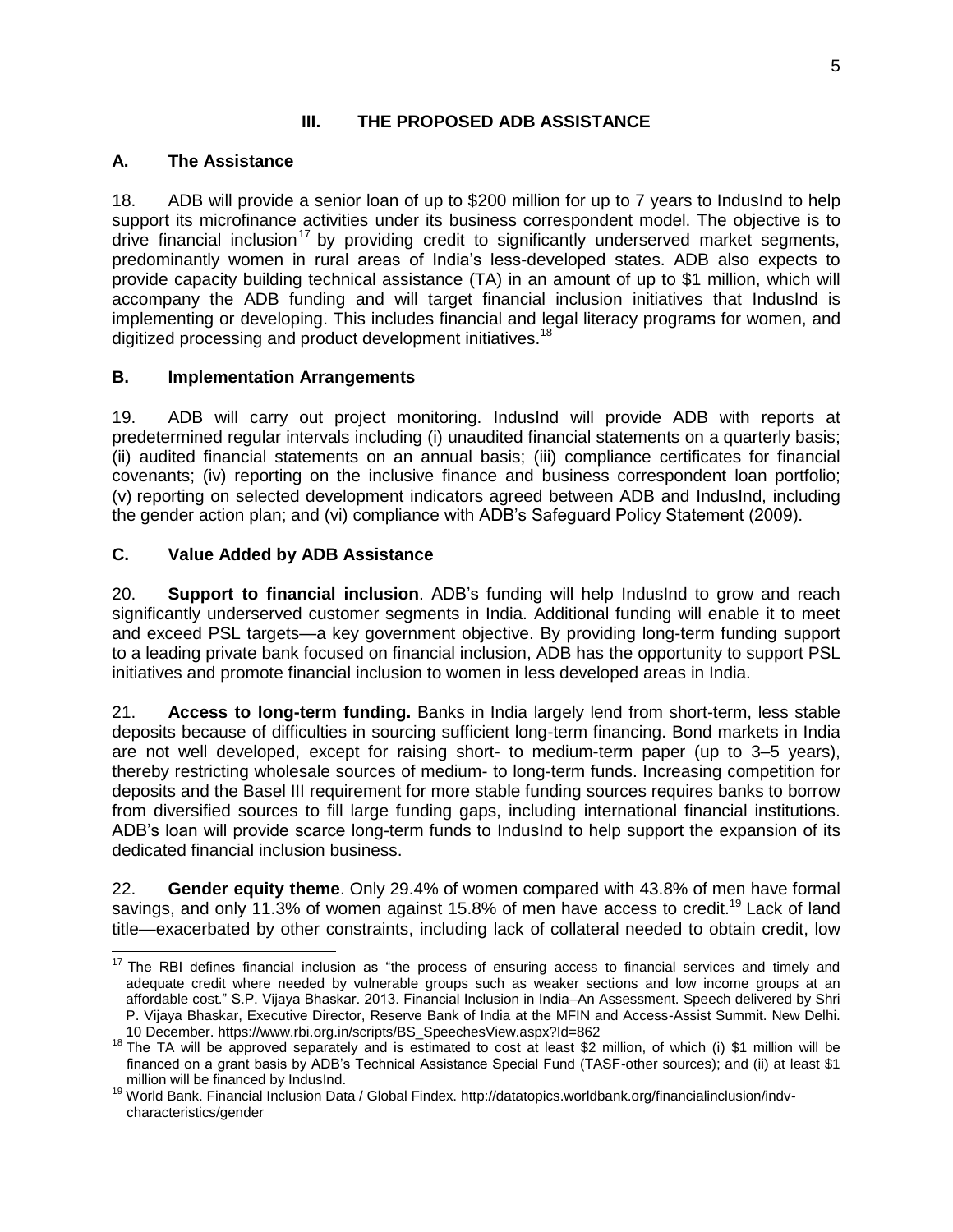income, lack of financial documents, and unfamiliarity with paperwork and procedures—limit women's access to credit.<sup>20</sup> The project includes gender measures to improve women's financial planning and literacy, legal literacy, and awareness of consumer protection issues. The financial and legal literacy training programs of the bank are expected to provide a basic knowledge of savings, investments, and loans to women borrowers; and introduce successful women entrepreneurs as mentors.

## **IV. DEVELOPMENT IMPACT AND STRATEGIC ALIGNMENT**

#### <span id="page-9-1"></span><span id="page-9-0"></span>**A. Development Impact, Outcome, and Outputs**

23. **Impact.** The project will enhance financial inclusion in India.

24. **Outcome.** The outcome will be improved and sustainable financial intermediation to micro-borrowers, with a specific focus on women.

25. **Output.** The project's output will be IndusInd's increased financial capacity to service women microfinance borrowers under its inclusive finance business operations.

#### <span id="page-9-2"></span>**B. Alignment with ADB Strategy and Operations**

26. Under the Midterm Review of Strategy 2020, ADB aims to strengthen the finance sector by promoting inclusive growth. $^{21}$  Inclusive finance will be supported by the focus on rural areas where productivity is low and the potential for income generation is high. The assistance is also consistent with the country partnership strategy, 2013–2017 for India, which highlights the importance of inclusive growth through inclusive financial systems.<sup>22</sup> ADB will assist IndusInd to expand its services to low-income women in less-developed states, which is consistent with the government's efforts as emphasized in the Nachiket Mor Committee Report and the fourth pillar of the RBI's framework to guide development and regulatory measures focused on financial inclusion.<sup>23</sup> The project is also aligned with ADB's Gender Equality and Women's Empowerment and Operational Plan,  $2013-2020$ <sup>24</sup> It is designed to have a gender equity theme and will directly target the provision of financial services to women.

### **V. POLICY COMPLIANCE**

#### <span id="page-9-4"></span><span id="page-9-3"></span>**A. Safeguards and Social Dimensions**

27. The investment is classified category FI treated as C for impacts on the environment, involuntary resettlement, and indigenous peoples. IndusInd's existing and likely future portfolios were assessed for potential environmental and social impacts, as well as its commitment to and capacity for environmental and social management. The bank's inclusive finance business activities have minimal or no adverse environmental impacts, and are unlikely to entail impacts on the environment, involuntary resettlement, and indigenous peoples. The financial intermediary will apply ADB's prohibited investment activities list; exclude all projects classified category A or B for environment, resettlement, and indigenous peoples; and ensure that investments using ADB funds abide by applicable national laws and regulations. IndusInd will

 $\overline{\phantom{a}}$ <sup>20</sup> ADB. 2013. *India: Gender Equality Diagnostic of Selected Sectors*. Manila.

<sup>21</sup> ADB. 2014. *Midterm Review of Strategy 2020: Meeting the Challenges of a Transforming Asia and Pacific*. Manila.

<sup>22</sup> ADB. 2013. *India: Country Partnership Strategy, 2013–2017.* Manila.

<sup>23</sup> Reserve Bank of India. 2013. *Second Quarter Review of Monetary Policy 2013-14.* Delhi.

<sup>24</sup> ADB. 2013. *Gender Equality and Women's Empowerment Operational Plan, 2013–2020*. Manila.